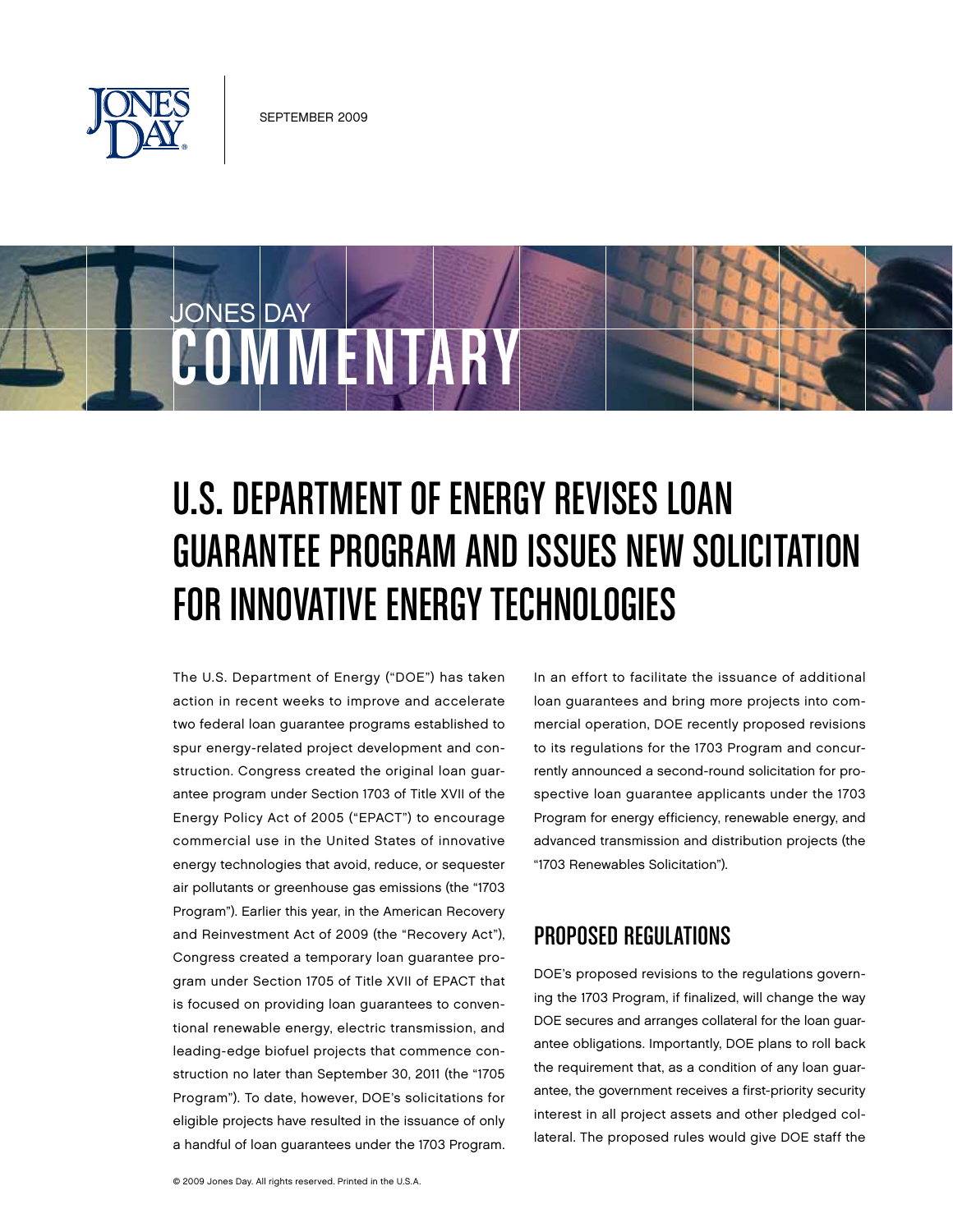discretion to determine the appropriate collateral package and intercreditor arrangements for each project. Statements in DOE's recent solicitation for transmission projects indicate that DOE will take a similarly flexible approach in crafting the collateral requirements for projects under the 1705 Program.

#### New Solicitation

The recent 1703 Renewables Solicitation provides up to \$8.5 billion in loan guarantee authority and requests applications for eligible projects in energy efficiency, renewable energy, and advanced transmission and distribution that employ new or significantly improved technology that is not in general use. A technology is "in general use" if it is used in three or more commercial projects in the United States and has been in operation in each such commercial project for at least five years. Foreign ownership or sponsorship of a project is permissible so long as the project is located in the United States, including the District of Columbia and any United States territory.

In addition, it is also permissible for a project that meets the eligibility requirements of the 1705 Program (the "1705 Eligible Project") to submit an application in connection with the 1703 Renewables Solicitation so long as the following requirements are met, among others:

- The project employs a new or significantly improved technology.
- The project is reasonably likely to commence construction on or before September 30, 2011. A project has "commenced construction" if it has (1) received all necessary licenses, permits, and local and national environmental clearances necessary to proceed; (2) completed all preconstruction design and prototype testing; and (3) engaged all required contractors and ordered all necessary essential equipment and supplies so that the physical construction of the project may commence on or before September 30, 2011.
- The project meets the requirements of the Davis-Bacon Act by providing reasonable assurance that all laborers and mechanics employed in the performance of the project, including those employed by contractors and subcontractors, will be paid wages at rates not less than those prevailing on similar work in the locality of the project.
- The project complies with the "Buy American" provisions of the Recovery Act, which require that all of the iron, steel, and manufactured goods used in a public project be produced in the United States.
- The project will be subject to the requirements of the National Environmental Policy Act ("NEPA"). DOE will evaluate the project and determine the appropriate level of NEPA review required (i.e., whether an environmental assessment or environmental impact statement will be required). Lead times for this requirement will need to be factored into the applicant's project development process.

Under the authority of the Recovery Act, DOE will make available up to \$2.5 billion under the 1703 Renewables Solicitation to pay the credit subsidy costs of loan guarantees made for 1705 Eligible Projects, of which \$500 million will be set aside for leading-edge biofuel projects. The credit subsidy cost is the net present value of the estimated cost to the federal government of the loan guarantee as determined under the applicable provisions of the Federal Credit Reform Act of 1990. Appropriations are not available to cover the credit subsidy costs associated with the 1703 Renewables Solicitation for projects that are not 1705 Eligible Projects, and such costs would need to be paid for by the applicant.

#### **APPLICATION PROCESS**

Like other loan guarantee solicitations under EPACT, the application for the 1703 Renewables Solicitation is divided into Part I and Part II. The Part I submission is expected to provide DOE with a summary-level description of the project, project eligibility, financing strategy, and progression to date in critical-path schedules to enable DOE to determine the overall eligibility of the project. The Part II submission consists of detailed project information upon which DOE will make its determination as to whether to negotiate a term sheet to issue a guarantee. A mandatory criterion that DOE will use during its Part II review is whether the project provides a reasonable prospect of repayment of the guaranteed obligation and any other project debt. DOE will also consider the extent to which private financing on standard commercial terms is available to the project without the benefit of a loan guarantee.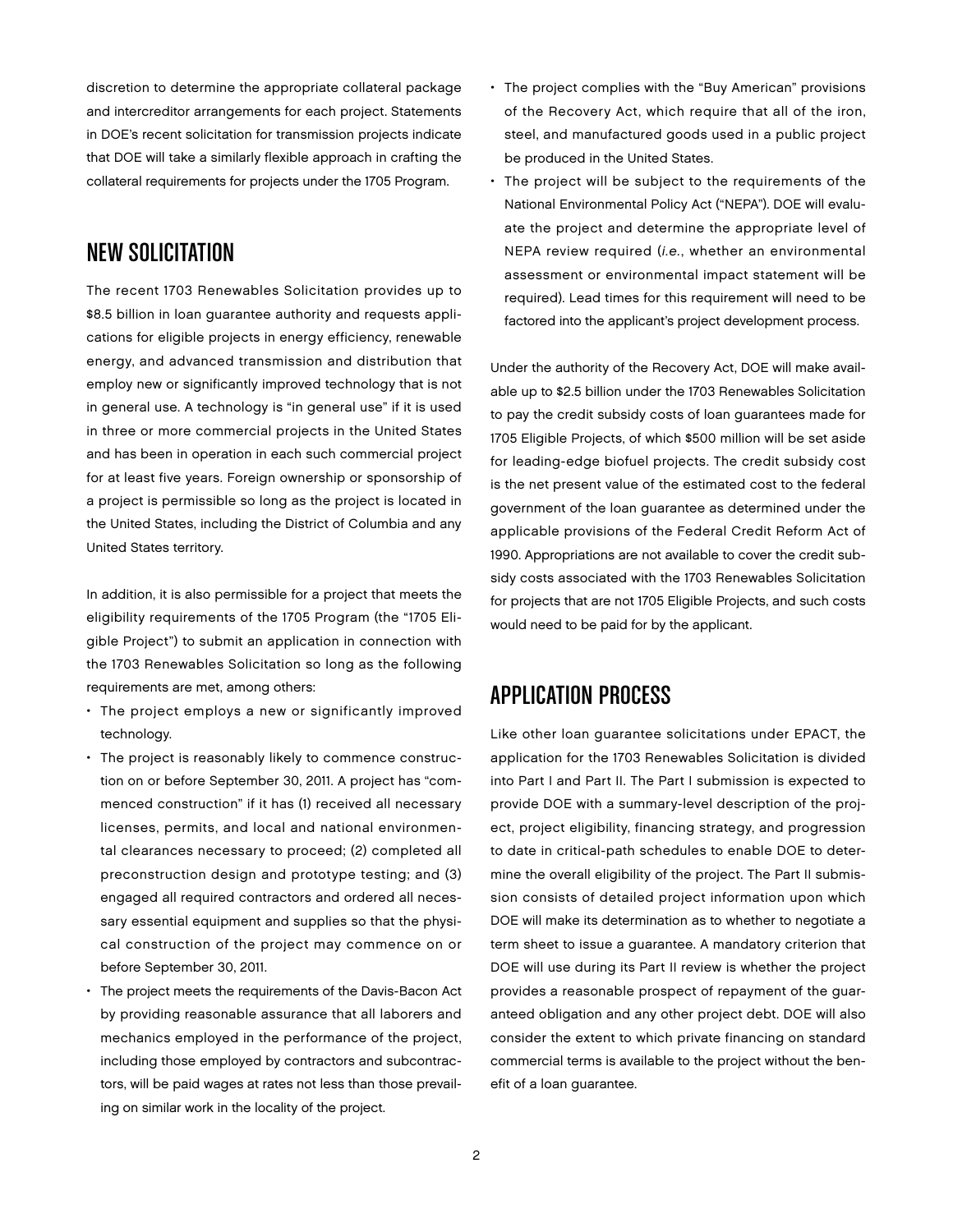For this solicitation, DOE has scheduled a rolling application process with seven submission rounds. For the first submission round, Part I of the application is due on September 14, 2009, with Part II of the application due on November 13, 2009. The following six submission rounds are then staggered through 2010; for the seventh round, the due date for Part I of the application is August 24, 2010, with Part II due on December 31, 2010. Although applicants that apply in earlier rounds may have an advantage because DOE will not guarantee available funds for loan guarantees through all seven rounds of the application process, DOE has also stressed the importance of submitting complete and welldocumented applications for projects where substantial progress has been made in the development process instead of prematurely submitting applications for the purpose of lining up earlier in the queue.

### Fees and Costs

In connection with submitting an application under the 1703 Renewables Solicitation, the applicant will be responsible for the following fees:

- • Application Fee: Twenty-five percent of the nonrefundable application fee must be submitted with the Part I submission, and the remaining 75 percent must be submitted with the Part II submission as shown in Table 1 on the next page.
- Diligence Fee: The applicant will be responsible for paying the fees and expenses of DOE's independent consultants and outside legal counsel in connection with the applicant's project.
- • Credit-Rating Agency Fee: For projects where the estimated total project cost exceeds \$25 million, the applicant must provide a preliminary credit assessment for the project, if the project is proposed as a project finance structure, or the borrower's most recent corporate credit rating, if the project is proposed as a corporate finance structure, in each case, from a nationally recognized rating agency without giving effect to the DOE loan guarantee. The applicant will be responsible for paying the fee of the credit-rating agency. Also, lead times for obtaining this preliminary credit-rating assessment for Part II will need to be factored into the applicant's application process.
- • Credit Subsidy Cost: As indicated above, appropriations are not available to cover the credit subsidy costs associated with the 1703 Renewables Solicitation for projects that are not 1705 Eligible Projects, and such costs would need to be paid for by the applicant. The applicant may not finance this payment of the credit subsidy cost through funds obtained from the federal government or through a loan made or guaranteed by the federal government.
- Facility Fee: Twenty percent of the nonrefundable facility fee is due upon execution of the term sheet with DOE for the loan guarantee, and the remaining 80 percent is due upon the closing of the loan guarantee as shown in Table 2 on the next page.
- Maintenance Fee: A maintenance fee to cover DOE's administrative expenses is expected to be in the range of \$50,000 to \$100,000 per year payable each year or in a lump-sum amount discounted to net present value, as negotiated.

## Other Developments

These are just some of the preliminary details a prospective applicant should know about the proposed revisions and solicitation under the 1703 Program. In other developments, DOE also recently released a solicitation under the 1705 Program for large-scale transmission projects that are expected to commence construction by September 30, 2011. DOE will make available up to \$750 million under this solicitation to pay credit subsidy costs. The deadline for submitting Part I of the application for this solicitation is September 14, 2009, with Part II of the application due on either October 26, 2009; December 10, 2009; or January 25, 2010. In addition, DOE has stated that it anticipates issuing an additional solicitation offering loan guarantees in support of smaller-scale transmission projects under the 1705 Program. DOE is also expected to release in the near future its long-awaited regulations under the 1705 Program and an additional solicitation for conventional renewable energy. We will continue to monitor these developments. This DOE web site—http://www.lgprogram. energy.gov/index.html—also provides helpful information.